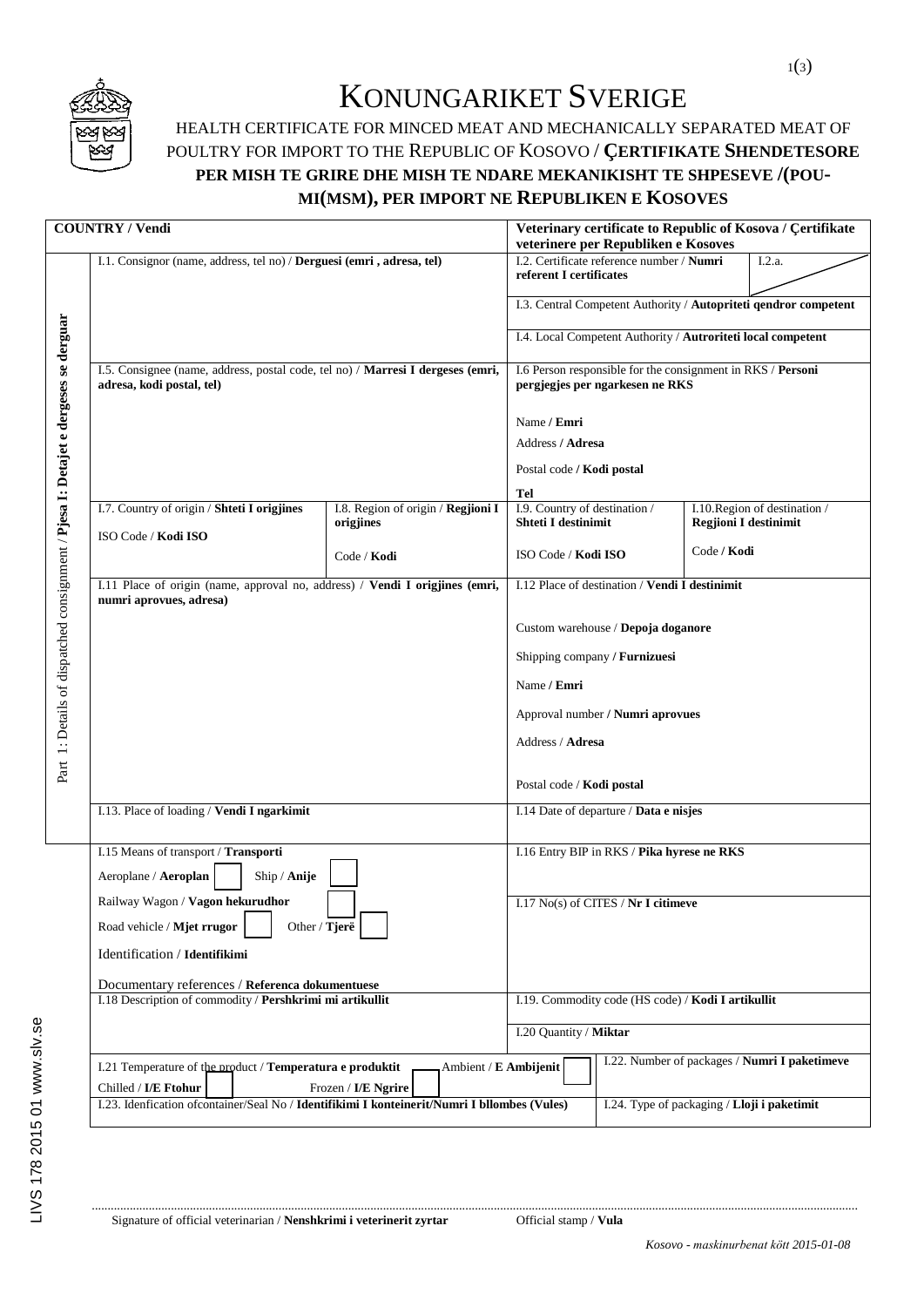| Human consumption / Konsum                                                                                                                                                                                                                                                                                                                                                                                                                                                                                                                                                                                                                                                                                                                                                                                                                                                        |                                                                                          | Other / $Tjeter$                                                                                                                                                                                                                                                                                                                                                                            |                      |                                     |      |                                                                                                                                                        |                                                  |                                  |
|-----------------------------------------------------------------------------------------------------------------------------------------------------------------------------------------------------------------------------------------------------------------------------------------------------------------------------------------------------------------------------------------------------------------------------------------------------------------------------------------------------------------------------------------------------------------------------------------------------------------------------------------------------------------------------------------------------------------------------------------------------------------------------------------------------------------------------------------------------------------------------------|------------------------------------------------------------------------------------------|---------------------------------------------------------------------------------------------------------------------------------------------------------------------------------------------------------------------------------------------------------------------------------------------------------------------------------------------------------------------------------------------|----------------------|-------------------------------------|------|--------------------------------------------------------------------------------------------------------------------------------------------------------|--------------------------------------------------|----------------------------------|
|                                                                                                                                                                                                                                                                                                                                                                                                                                                                                                                                                                                                                                                                                                                                                                                                                                                                                   | I.26. For transit through RKS to third country / Per transit perms RKS ne vendin e trete |                                                                                                                                                                                                                                                                                                                                                                                             |                      |                                     | I.27 |                                                                                                                                                        |                                                  |                                  |
|                                                                                                                                                                                                                                                                                                                                                                                                                                                                                                                                                                                                                                                                                                                                                                                                                                                                                   |                                                                                          | ISO code / Kodi ISO                                                                                                                                                                                                                                                                                                                                                                         |                      |                                     |      |                                                                                                                                                        |                                                  |                                  |
|                                                                                                                                                                                                                                                                                                                                                                                                                                                                                                                                                                                                                                                                                                                                                                                                                                                                                   |                                                                                          | I.28 Identification of the commodities / Identifikimi I artikujve                                                                                                                                                                                                                                                                                                                           |                      |                                     |      |                                                                                                                                                        |                                                  |                                  |
|                                                                                                                                                                                                                                                                                                                                                                                                                                                                                                                                                                                                                                                                                                                                                                                                                                                                                   |                                                                                          |                                                                                                                                                                                                                                                                                                                                                                                             |                      |                                     |      | Approval no of establishment /Numri aprovues I ndermarrjes                                                                                             |                                                  |                                  |
| Species (scientific name) /<br>Llojet (Emri shkencor)                                                                                                                                                                                                                                                                                                                                                                                                                                                                                                                                                                                                                                                                                                                                                                                                                             | Nature of<br>commodity/<br>Natyra e<br>artikullit                                        | Treatment typ / Lloji<br>I trajtimit                                                                                                                                                                                                                                                                                                                                                        | Abattoir / Therrtore | Cutting plant /<br>Fabrike prodhimi |      | Cold store / Depo<br>ftohese                                                                                                                           | Number of<br>packages /<br>Numri I<br>paketimeve | Net<br>weight /<br>Pesha<br>neto |
|                                                                                                                                                                                                                                                                                                                                                                                                                                                                                                                                                                                                                                                                                                                                                                                                                                                                                   |                                                                                          |                                                                                                                                                                                                                                                                                                                                                                                             |                      |                                     |      |                                                                                                                                                        |                                                  |                                  |
| Country / Shteti                                                                                                                                                                                                                                                                                                                                                                                                                                                                                                                                                                                                                                                                                                                                                                                                                                                                  |                                                                                          |                                                                                                                                                                                                                                                                                                                                                                                             |                      |                                     |      | For minced meat and mechanically separated meat of poultry (POU-MI/MSM) /<br>Per mish te grire dhe mish ten dare mekanikisht te shpeseve (POU)-MI/MSM) |                                                  |                                  |
| <b>II. HEALTH INFORMATION / INFORTMATE SHENDETESORE</b>                                                                                                                                                                                                                                                                                                                                                                                                                                                                                                                                                                                                                                                                                                                                                                                                                           |                                                                                          |                                                                                                                                                                                                                                                                                                                                                                                             | I certificates       |                                     |      | II.a. Certificate reference number / Numri referent                                                                                                    | II.b.                                            |                                  |
| II.1.<br>I, the undersigned official veterinarian, hereby certify that the minced meat and mechanically separated meat of poultry, described in this<br>certificate: / Une I poshtenenshkruari veterineri zyrtar, me ane te kesaj vertetoj se mishi I grire dhe mishi I shpeseve I ndare<br>mekanikisht, I pershkruar ne kete certifikate:                                                                                                                                                                                                                                                                                                                                                                                                                                                                                                                                        | <b>Health Attestation / Vertetim shendetesor</b>                                         |                                                                                                                                                                                                                                                                                                                                                                                             |                      |                                     |      |                                                                                                                                                        |                                                  |                                  |
| II.1.1<br>equivalent Part 1 of Annex I to Regulation (EC) No 798/2008, and; / ka origjine nga vendi, territory, zona apo pjesa eshte ne pajtim<br>me Ligjin veterinere dhe te shendetit Publik te RKS dhe/apo ekuivalent me Rregulloren (EC) Nr. 798/2008, dhe;<br>II.1.2<br>on veterinary and Public health of RKS and/or equivalent Annex I to Regulation (EC) No 798/2008; / eshte ne pajtueshmeri me<br>kushtet relevante te shendetit te kafsheve te percaktuara ne vertetimin e shendetit te kafsheve ne modelin e certifikatave ne<br>Ligjin veterinary dhe Shendetit Publik te RKS dhe /apo ekuivalent me Aneksin I te Rregullores (EC) Nr. 798/2008;<br>II.1.3                                                                                                                                                                                                           |                                                                                          | comes from a country, territory, zone or compartment according to Law on veterinary and Public health of RKS and/or<br>complies with the relevant animal health conditions laid down in the animal health attestation in the model certificates in Law<br>the place of origin of the poultry is not announced as protection zone or as surveillance zone because of Highly pathogenic avian |                      |                                     |      |                                                                                                                                                        |                                                  |                                  |
| influenza and Newcastle disease control; / vendi I origjines se shpeseve nuk eshte shpallur zone mbrojtese e as zone e mbikqyrjes<br>per shkak te kontrollit te semundjes Avian Influenza me Patogjenitet te larte dhe Mortaja Atipike e pulave;<br>II.1.4<br>diseases from the list of OIE that could be transmitted by this species of animals, that is, no case of any of those contagious diseases has<br>occurred prior to and during their slaughter, likely to be transmitted by the consignment; / mishi nga I cili eshte perfituar nga ndaraja<br>mekanike e mishit nga kockat ka origjine nga shpeset dhe lokacionet te cilat jane te lira nga semundjet e listes se OIE-se te cilat<br>mund te barten me keto lloje te kafsheve dhe se nuk ka pasur ndonje rast te artyre semundjeve infective para dhe gjate therrjes<br>se tyre te cilat mund te barten me ngarkese; |                                                                                          | meat from which the mechanically deboned meat has been obtained comes from poultry and from locations free of contagious                                                                                                                                                                                                                                                                    |                      |                                     |      |                                                                                                                                                        |                                                  |                                  |
| II.1.5<br>during their slaughter ante-mortem and post-mortem inspected and in good state of health; / mishui I ciki eshte perfituar nga ndarja e<br>mishit nga kockat ne menyre mekanike ka oriogjine nga shpeset te cilat kane qene te lira nga semundjet para dhe gjate therrjes<br>se tyre te cilat jane kontrolluar para dhe pas therrjes dhe eshte konstatuar se kane pasur gjendje te mire shendetesore;<br>II.1.6<br>permanent veterinary control and supervision and these are suitable hygienically and fit for human consumption without any restriction                                                                                                                                                                                                                                                                                                                |                                                                                          | meat from which the mechanically deboned meat has been obtained comes from poultry free of disease occurred prior to and<br>manufacturing, wrapping, freezing and loading of poultry meat, offal and other slaughter products of poultry are under                                                                                                                                          |                      |                                     |      |                                                                                                                                                        |                                                  |                                  |

01 www.slv.se